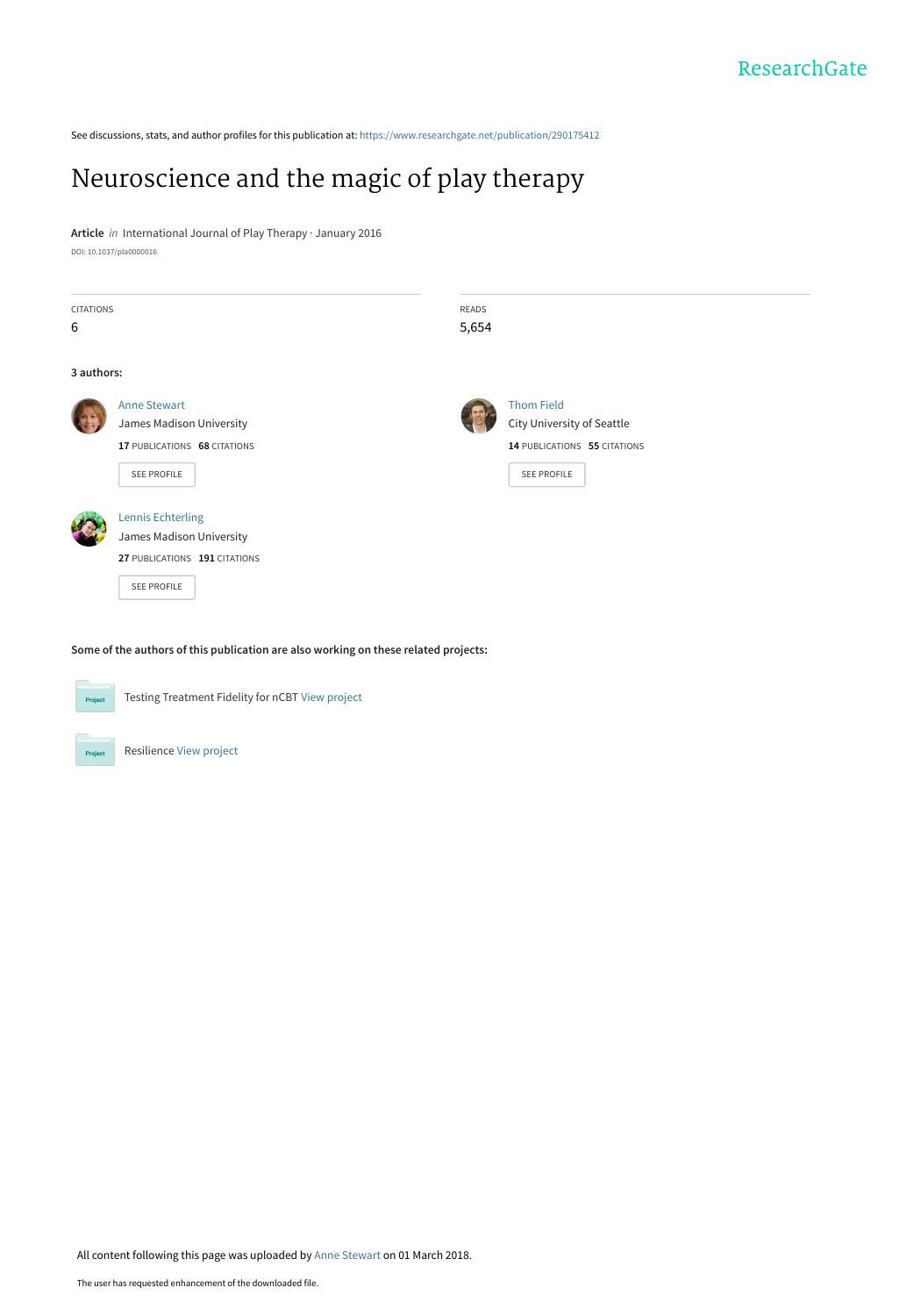## Neuroscience and the Magic of Play Therapy

Anne L. Stewart James Madison University

Thomas A. Field City University of Seattle

#### Lennis G. Echterling James Madison University

Neuroscience research has provided support for the potential of play therapy to create new neural pathways. Recent studies also have identified the impact of mirror neurons and oxytocin on the therapeutic relationship. Using the metaphor of magic, we discuss how magicians take advantage of these neurological processes to trick audiences and contrast how play therapists use similar dynamics to enhance neuroplasticity. Whereas magicians rely on techniques that narrow or misdirect attention to create their illusions, the magic of play therapy is a powerful and developmentally appropriate method of directing attention to the child's environment, expanding awareness and transforming children and adolescents.

*Keywords:* neuroscience, play therapy, attention, magic

Magicians are entertainers whose tricks amuse and mystify their audiences. Researchers have discovered that these illusions involve exploiting neurological processes by taking advantage of mirror neurons and oxytocin. In fact, magicians practice both sleight of hand and sleight of mind [\(Macknik & Martinez-Conde,](#page-9-0) [2010;](#page-9-0) [Macknik et al., 2008\)](#page-9-1). Whereas magicians are tricksters, play therapists are committed to authenticity and transparency—no gimmicks, no deceptions. Nevertheless, magicians and play therapists have a great deal in common. They both are professionals who are dedicated to honing their skills, gifted in quickly developing rapport, and talented in creating transformative experiences. In this article, we discuss the neurological principles that both magicians and play therapists apply to their work. We summarize the neuroscience findings that relate to both, and describe how play therapists, using the healing powers of play, promote the neuroplasticity of their clients. A clinical vignette is provided to illustrate how neuroscience knowledge can help therapists to explain and parents to understand the magic of play therapy.

#### **Neuroscience Principles of Magic**

Neuroscientists have demonstrated that the fundamental principle of magicians is to direct the attention of others [\(Macknik & Martinez-](#page-9-0)[Conde, 2010\)](#page-9-0). They artfully manage attention and use the shortcomings of human awareness by a variety of sensory capture processes, such as framing, top-down attention, bottom-up attention and change blindness.

Framing is a common strategy that magicians use to localize the audience's attention, and, in the process, divert it from noticing a surreptitious action. Patter is one framing technique that holds the spectators' interest with ongoing commentary and jokes while the magician is busy with illusive maneuvers. Magicians also can immediately narrow our frames by displaying, with a flourish, a deck of cards to the audience in one hand. Having captured the spectators' attentional spotlight, they can secretly palm a card in the other.

Anne L. Stewart, Department of Graduate Psychology, James Madison University; Thomas A. Field, Division of Arts and Sciences, City University of Seattle; Lennis G. Echterling, Department of Graduate Psychology, James Madison University.

Correspondence concerning this article should be addressed to Anne L. Stewart, Department of Graduate Psychology, 70 Alumnae Drive, MSC 7401, James Madison University, Harrisonburg, VA 22807. E-mail: [stewaral@jmu.edu](mailto:stewaral@jmu.edu)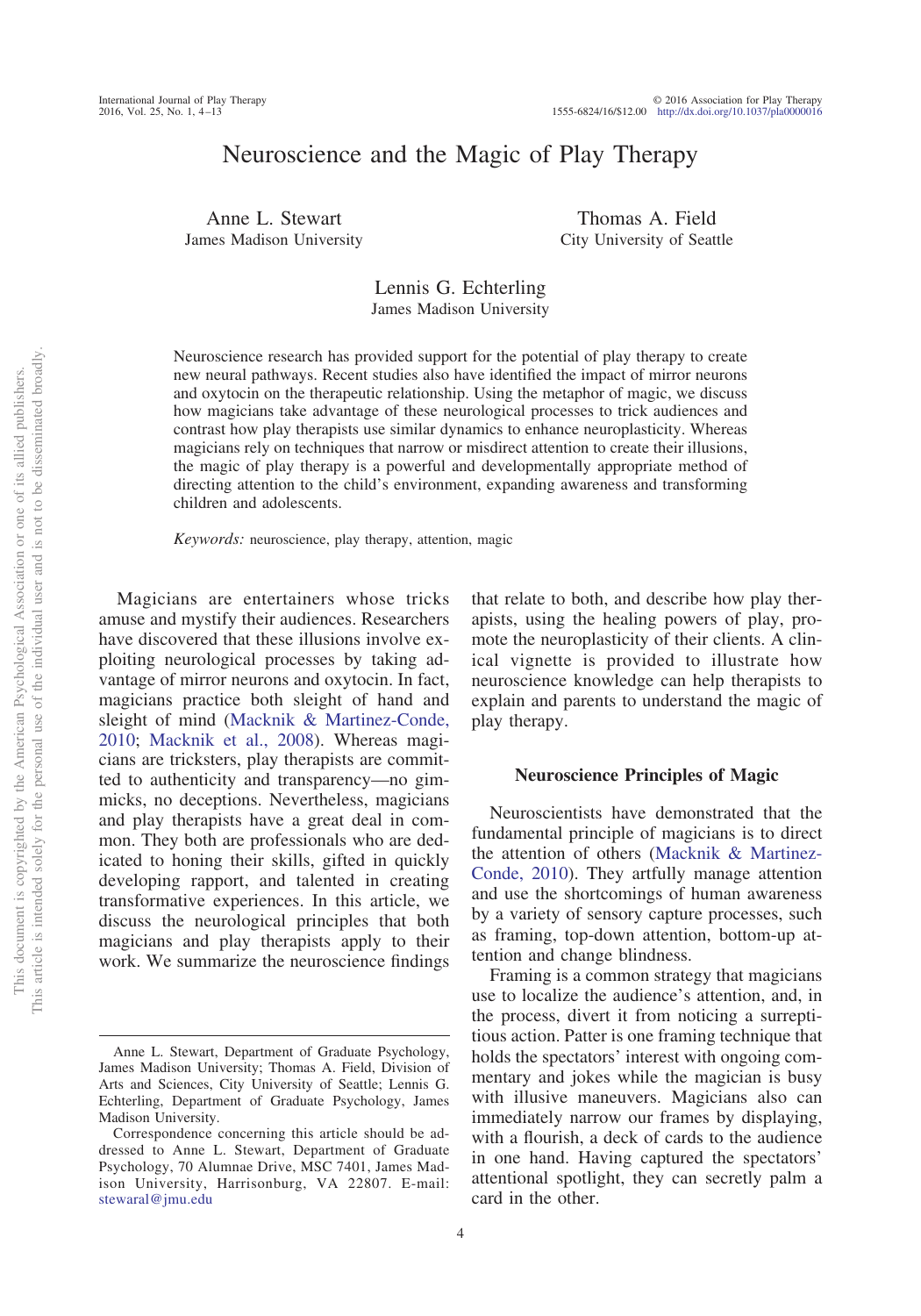Top-down attention is a voluntary process in which one chooses to focus the awareness spotlight on a particular stimulus. Neuroscientists have identified the frontal lobe as the origin of this executive function, which is then mediated through the basal ganglia [\(Buschman & Miller,](#page-9-2) [2007\)](#page-9-2). An example of manipulating attention through top-down processing is when a magician merely instructs the audience to observe carefully an object that a volunteer is holding, while carrying out a secret action behind the volunteer's back.

Bottom-up attention is a rapid and automatic form of selective filtering that is evoked involuntarily by emotional arousal [\(Connor, Egeth,](#page-9-3) [& Yantis, 2004\)](#page-9-3). Neuroscientists have identified the origin of this processing in the brainstem, parietal, and temporal cortices, so the direction is upward. One way in which a magician controls this ascending sensory system is by suddenly producing an unexpected spectacle, such as a flying dove or oversized bouquet. Involuntarily and automatically, the spectators' gaze and attention will focus on the unanticipated action, giving the magician a few unattended seconds to carry out the mechanisms involved in the next trick.

Another important perception principle that magicians rely on to trick the audience is change blindness, the well-documented failure to notice significant transformations that take place right before our eyes [\(Levin, 2012\)](#page-9-4). Neuroscientists recognize that change blindness happens because, contrary to popular myth, multitasking is impossible. Instead, individuals are actually switching their attention, however briefly, from one task to another.

Neurobiological mechanisms are also used by magicians as they create an atmosphere of wonder and surprise. A great deal of exciting research has found the neuropeptide oxytocin to increase interpersonal trust [\(Bartz, Zaki, Bolger,](#page-9-5) [& Ochsner, 2011\)](#page-9-5). Studies have demonstrated that oxytocin levels quickly rise when individuals laugh together, display affection, and show empathy [\(Feldman, 2012\)](#page-9-6). Magicians rely on humor and affability to establish rapport and trigger the release of oxytocin. Consequently, the higher levels of trust increase the susceptibility of the spectators to being misled during the performance.

Mirror neurons are present throughout the human brain and are considered the building blocks of empathy [\(Iacoboni, 2012\)](#page-9-7). Our mirror neurons enable us to imitate the actions of others and understand their intentions. However, they also allow us to be easily bluffed by the decoys of magicians. A skilled magician constantly makes use of seemingly innocent actions to hide ulterior moves.

## **The Neuroscience and Magic of Play Therapy**

Play therapists can also rely on neuroscience to create a sense of magic, without trickery, in their work with children. Play is an emotionally engaging and creative experience that increases levels of oxytocin. As noted earlier, this hormone enhances feelings of emotional wellbeing and trust, thus supporting the creation of a therapeutic relationship between the child and play therapist. Mirror neurons are also activated in play, helping the therapist accurately read and connect with the child's emotional state. [Cozolino \(2010\)](#page-9-8) proposed a bio-behavioral view of therapy as a specialized type of enriched environment and asserted that "psychotherapy is a means of creating or restoring coordination among various neural networks" (p. 25). He argued that therapists can use their knowledge of neuroscience to design interventions that support the creation of new neural pathways, in other words, to promote neuroplasticity [\(Cozolino, 2010\)](#page-9-8).

#### **Promoting Neuroplasticity**

[Cozolino \(2010\)](#page-9-8) has identified four factors of therapy that enhance neuroplasticity. First, the empathic attunement of a therapeutic alliance provides the optimal chemical environment for creating new neural pathways. The importance of a strong alliance comprised of goals, tasks and bonds, which has been supported in numerous studies and typically accounts for 30% of the variance in child, adolescent, and adult psychotherapy outcome research, now has support from the field of neuroscience [\(Lambert & Bar](#page-9-9)[ley, 2001;](#page-9-9) [Shirk, Karver, & Brown, 2011\)](#page-10-0). Second, a certain level of emotional arousal is ideal for consolidation and integration of neural pathways. The context of client-directed play may permit the child to determine her personal "sweet spot" for promoting neuroplasticity. Millions of neurons are firing in both the child's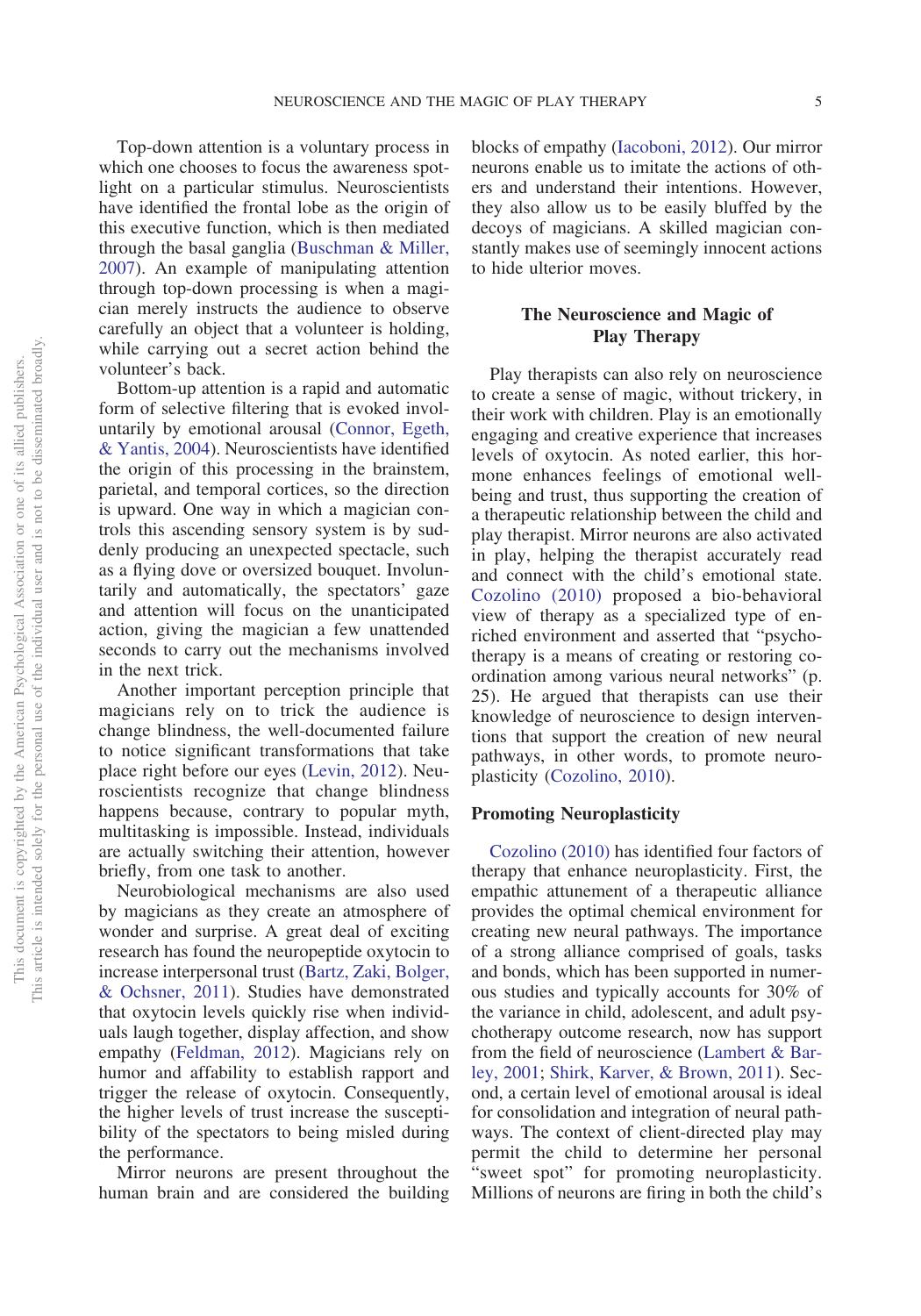and the therapist's brains as they engage in the emotionally and physically enriched playroom environment. The integration of affect and cognition is the third therapeutic factor. In the playroom, the child and therapist collaboratively create conditions where the brain has an optimal amount of arousal, setting the stage for change and learning to take place. Complex, elegant neural patterns emerge when clients engage in practices that are both expressive and mindful [\(Siegel, 2007\)](#page-10-1). Finally, play therapy involves co-constructing wordless narratives of selfawareness and transformation. Play has the essential characteristic of honoring the child's emotional world and private logic while simultaneously providing the conditions to author a healthier, more adaptive narrative. These four factors not only promote neuroplasticity, but also they allow the play therapist to use the same neurological processes that magicians rely on to perform tricks. However, in the hands of play therapists, these same processes can enhance relational connectedness, deepen consciousness, and promote conditions for change.

#### **Enhancing Attention and Expanding Awareness**

The findings of neuroscience support the centrality of attention, awareness, and consciousness in the dynamics of successful play therapy. In contrast to the magician who uses a gimmick to narrow or misdirect attention, the effective therapist helps to expand awareness. The processes that exist beneath conscious awareness are vitally responsible for a child's fundamental way of being, sense of self, and worldview [\(Lux, 2010\)](#page-9-10). However, because such aspects of functioning are unconscious, they are outside the range of deliberate cognitive analysis. Nevertheless, they are reachable through the "magic" of the interpersonal encounter that takes place in the play therapy relationship. Building on the transformative power of the therapeutic alliance, play therapists can rely on the processes of framing and reframing, topdown attention, and bottom-up attention to expand the client's awareness.

Magicians often lull audiences into false senses of security through small talk and discussion while performing the magic trick. In contrast, play therapy provides a unique framework for the child to explore life circumstances

by establishing security through a safe interpersonal haven. The empathic, resonating therapeutic relationship provides an unspoken reframing of the child's windows of awareness. In the safety of the therapeutic relationship, the child can express and encounter worries, hopes, fears, anger, and joy. By engaging in play activities, therapists rely on the principle of topdown attention to enable children to focus their awareness on previously unacknowledged personal strengths, emerging competencies and unexplored emotional terrain. Simple, well-timed tracking statements, comments that acknowledge the child's decision-making and creative capacities, and meaningful reflections are opportunities for children to see themselves in different, more positive ways. The play therapist can also facilitate a bottom-up process, which is rapid and automatic, by several techniques that capture the client's attention and arouse emotion. The client's body language, tone of voice, and facial expressions are often outside of awareness. Therefore, one play therapy strategy is to use immediacy by tracking the behavior and feeling state of the child, making evident both actions and affect. Another strategy is to honor the child's transderivational searches [\(Erickson, Rossi, & Rossi, 1976\)](#page-9-11) those mindful, introspective pauses during which children may tilt their heads and defocus their eyes as they explore their inner experience. At such moments, the play therapist can allow time for the child to access unconscious processes through expressive and symbolic play.

#### **Overcoming Change Blindness**

In change blindness experiments, one person or object is often switched with another, outside of the viewer's conscious awareness. The fundamental lesson of the change blindness studies is that to truly see, we must pay careful attention. Gradual changes, which are typical in play therapy, can be especially difficult to notice. The process usually takes place imperceptibly when children experience more satisfying interactions, an expanded range of emotions, and enhanced regulation. Nevertheless, when they turn their focus from inadequacy to competency, from victimization to resilience, and from agony to hope, they change in heart, mind and brain.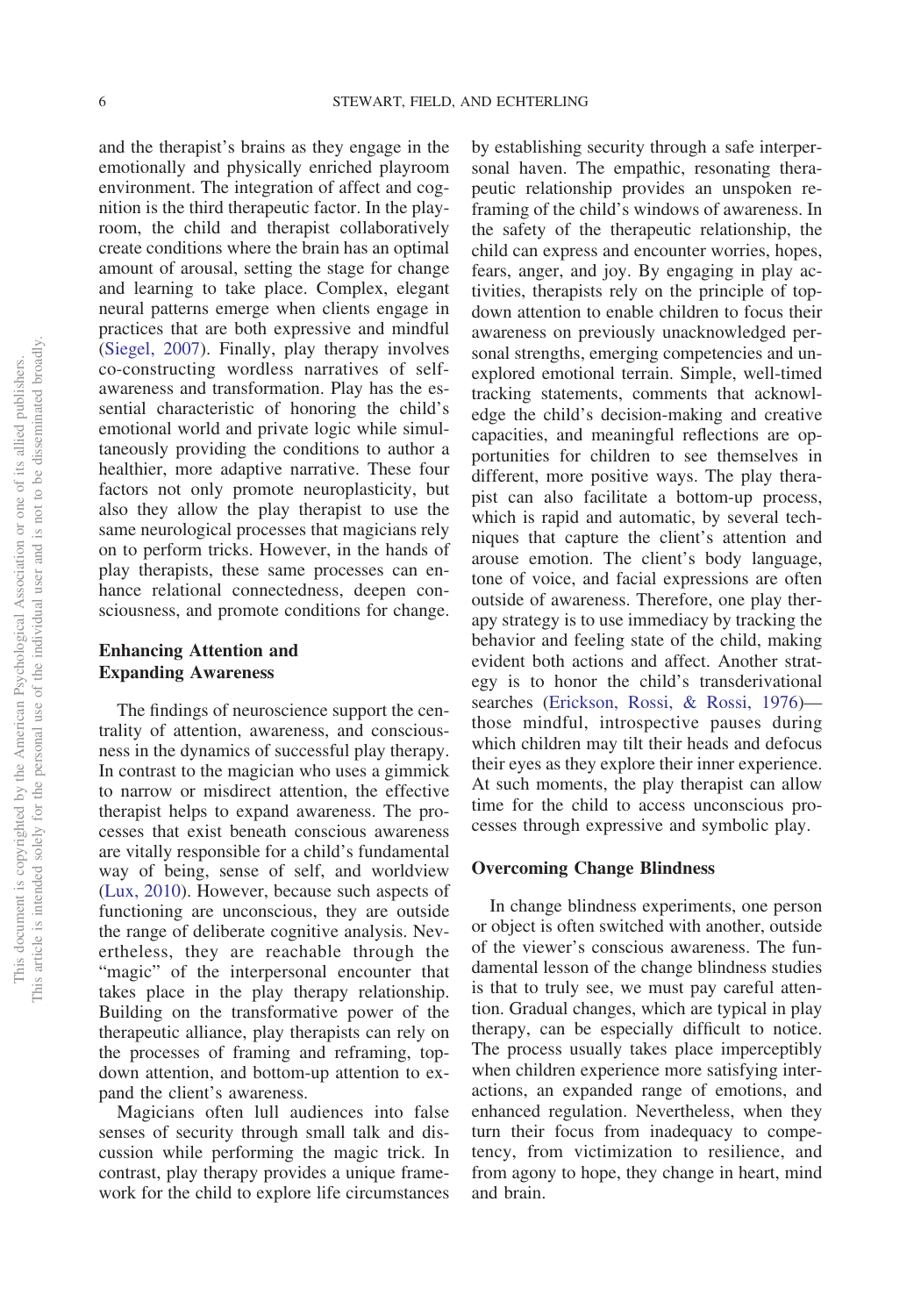Researchers have found communication and collaboration can overcome change blindness [\(Tollner-Burngasser, Riley, & Nelson, 2010\)](#page-10-2). The therapist has a unique opportunity and responsibility to bear witness to the process of a new person gradually appearing from the former self—much the same way that the change blindness experiments switch one person for another. Frequently, the therapist can track change by combining a there-and-then recollection with a here-and-now observation. For example, the therapist might say, "You know, back when we started working together, you looked really sad. Now, I see you smiling as you draw this picture."

## **Using Oxytocin for Enhancing Therapeutic Trust**

Magicians rarely rely on interpersonal trust from their audience to perform tricks. In play therapy, the relationship between therapist and client is characterized by unconditional positive regard and genuineness [\(Landreth, 2012\)](#page-9-12), whereby both the therapist and the child establish a trusting therapeutic bond. Numerous studies indicate that oxytocin plays a key role in social behavior and social understanding. Oxytocin secretion is typically correlated with increased trust, reduced fear, and improved emotional recognition. Because of the lessening of the fearful effects produced by the amygdala, the child will be able to address previously threatening aspects of trauma or loss. Formerly automatic defensive responses will be relaxed so that maladaptive somatic markers can be unlearned and new patterns of engagement, responding and problem-solving can be tried. As [James \(1996\)](#page-9-13) stated, "In the safe disguise of play, (the child) can balance power, reward himself or herself with fabulous riches, vanquish those who do not do his or her bidding, and devour his or her enemies" (p 163). Symbolic play in the context of a caring relationship provides safe opportunities for the child to practice creative exploration, reenactment, and rehearsal for dealing with challenging emotions, people and events.

#### **Using Mirror Neurons for Empathic Attunement**

An attuned play therapist, who seeks to understand what it is like to experience oneself and the world as the child does, achieves this understanding by attending to information received from his or her own mirror neuron system. This understanding is first an implicit sensation that emerges as an intuition. The therapist then feels the child's emotion. In return, this magical moment of connection can help the child to feel truly felt. Such an exchange of emotional contagion is the heart of the therapeutic encounter.

Neurologists have discovered how the simple act of making eye contact is another example of how hard-wired humans are for connecting with others. A magician uses eye contact to distract and deceive, but a play therapist uses it to attune with the child and create a therapeutic alliance. This interpersonal fusing of experience involves the right hemisphere of the play therapist's brain connecting implicitly to the child's right hemisphere [\(Schore, 2012\)](#page-10-3). This reciprocal connection on an unconscious level allows for a mutual communication that creates relational magic. A magic performance can leave a spectator mystified, but the real magic of play therapy is that it can leave a child transformed.

## **Play Therapy as a Developmentally Appropriate Method**

For many children, magic tricks are a popular form of play, in part because unexpected events spotlight attention and interest and because many children respond more to nonverbal signals than verbal discussion. Play therapy has been established as a developmentally appropriate intervention for young children and preadolescents, in contrast to the traditional counseling approach of talk therapy [\(Goodman, Reed, &](#page-9-14) [Athey-Lloyd, 2015\)](#page-9-14). Studies of brain functions and development provide an additional evidence base to help explain why talk therapy is less appropriate during early developmental periods. The prefrontal cortex is the one of the last brain regions to fully develop [\(Field, Beeson, &](#page-9-15) [Jones, 2015\)](#page-9-15), usually not until a person is in his or her mid-20s. The ability for executive functioning, also known as planned behavior or organizational ability, is still "under construction" earlier in life. Furthermore, the capacity for metacognition, also known as "thinking about thinking," is continuing to develop in childhood. The ability to hold and reflect on complex perspectives is considered a foundational ability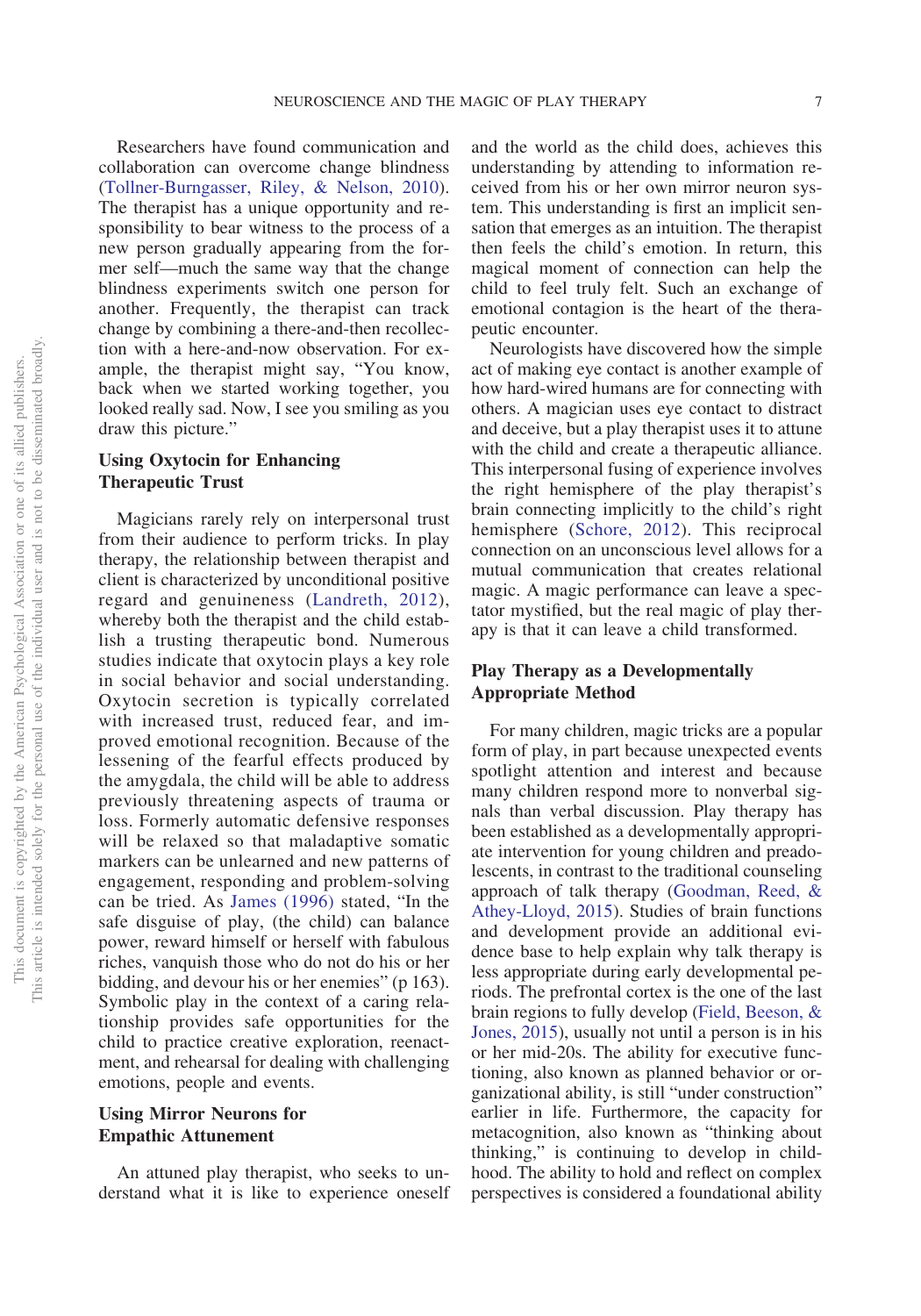for psychological mindedness, mindsight, or insight into a person's own mentalization and motives [\(Fonagy & Target, 2002\)](#page-9-16).

Talk therapy is a modality that relies on the capacity for insight, self-awareness, the ability to express oneself through language in addition to nonverbal communication, and the ability to sit in a chair for an extended period of time. These abilities are at a different stage of development in young children, who often communicate nonverbally and kinesthetically [\(Kestly,](#page-9-17) [2014\)](#page-9-17). In other words, children communicate through play. Because it is believed that 60% of communication is nonverbal [\(Burgoon, 1985\)](#page-9-18), even adults primarily interact nonlinguistically with each other. Neuroscience can also be used to help explain how play therapy works to adults who are themselves participating in play therapy as an intervention.

Especially relevant for our work is that play is an excellent vehicle for promoting children's emotional development and affective regulation [\(Andrews, 2012\)](#page-8-0). Researchers and theorists have long proposed that play affords the child an optimal level of arousal (and satisfaction) by providing activity that is not too challenging or too easy [\(Andrews, 2012;](#page-8-0) [Bruner, 1986;](#page-9-19) [Csik](#page-9-20)[szentmihaly, 2002;](#page-9-20) [Vygotsky, 1935/1978\)](#page-10-4). Bruner hypothesized that play has the ability to reduce stress and allow the child to be in control, which, interestingly, supports the child's engagement in increasingly complex activities.

Symbolic play, also known as pretend play, is considered essential to a person's social, cognitive, emotional, and physical development [\(Lil](#page-9-21)[lard et al., 2013\)](#page-9-21). The pioneer of psychoanalysis Sigmund Freud postulated that all play releases internal tension; the empirical research seems to suggest that symbolic play may have a causal impact on reasoning, language, narrative, and emotional regulation, though further research is needed [\(Lillard et al., 2013\)](#page-9-21). [Fiorelli and Russ](#page-9-22) [\(2012\)](#page-9-22) found that affect or emotional themes in play related to positive mood in daily life and that imagination and organization in play related to coping ability.

## **Using Neuroscience to Explain the Process of Play Therapy**

In practice, it is common for parents, teachers, physicians, and other care providers of children receiving play therapy to ask about what the clinician is doing and to wonder how play therapy can be healing. These questions can be disconcerting if the practitioners have not wondered deeply about their role and considered how play therapy facilitates growth and change. In contrast to magicians who intentionally avoid revealing the "secrets" of their trade, play therapists can use neuroscience concepts to provide information to parents about child development and expected responses to play interventions [\(Fine & Sung, 2014\)](#page-9-23). We believe it is crucial for play therapists to share the robust research base regarding the importance of play for all aspects of development, including cognitive, language, social, and motor domains with the parents and community providers. Two meta-analyses have provided support for the effectiveness of play therapy for children with externalizing and internalizing behavior problems [\(Bratton, Ray,](#page-9-24) [Rhine, & Jones, 2005;](#page-9-24) [Leblanc & Ritchie,](#page-9-25) [2001\)](#page-9-25). Referencing these and other articles to advocate for the use of play therapy is recommended practice for clinicians. We encourage practitioners to use the information in the article to reflect on how to respond and offer some ideas from our own clinical experience. In addition to providing information about the role of play for healthy, positive developmental outcomes, here are topics we typically share to convey the neuroscientific basis of play therapy.

**Play is the child's language and the brain's language.** Play is evolutionarily adaptive. Across cultures, play provides developmentally appropriate opportunities for attuned interpersonal interactions—interactions that actually shape and reshape brain circuits. These circuits lay the foundation for later developmental outcomes, from academic performance to mental health and interpersonal skills [\(Cozolino, 2010;](#page-9-8) [Siegel, 2007\)](#page-10-1). Gradually, one playful, responsive interaction at a time, a secure attachment pattern is created, an artifact of the neural connections. Renowned neuroscience researcher and clinician Bruce Perry has avowed that a safe relationship is our most powerful neurobiological intervention [\(Perry, 2006\)](#page-9-26).

**Hurt and healing happen in relationships.** Play facilitates the creation of a strong and trusting therapeutic alliance with the child, resulting in a secure, corrective relationship. Leaders in the field of interpersonal neurobiology have written about the importance of the therapist's ability to attune to the inner world of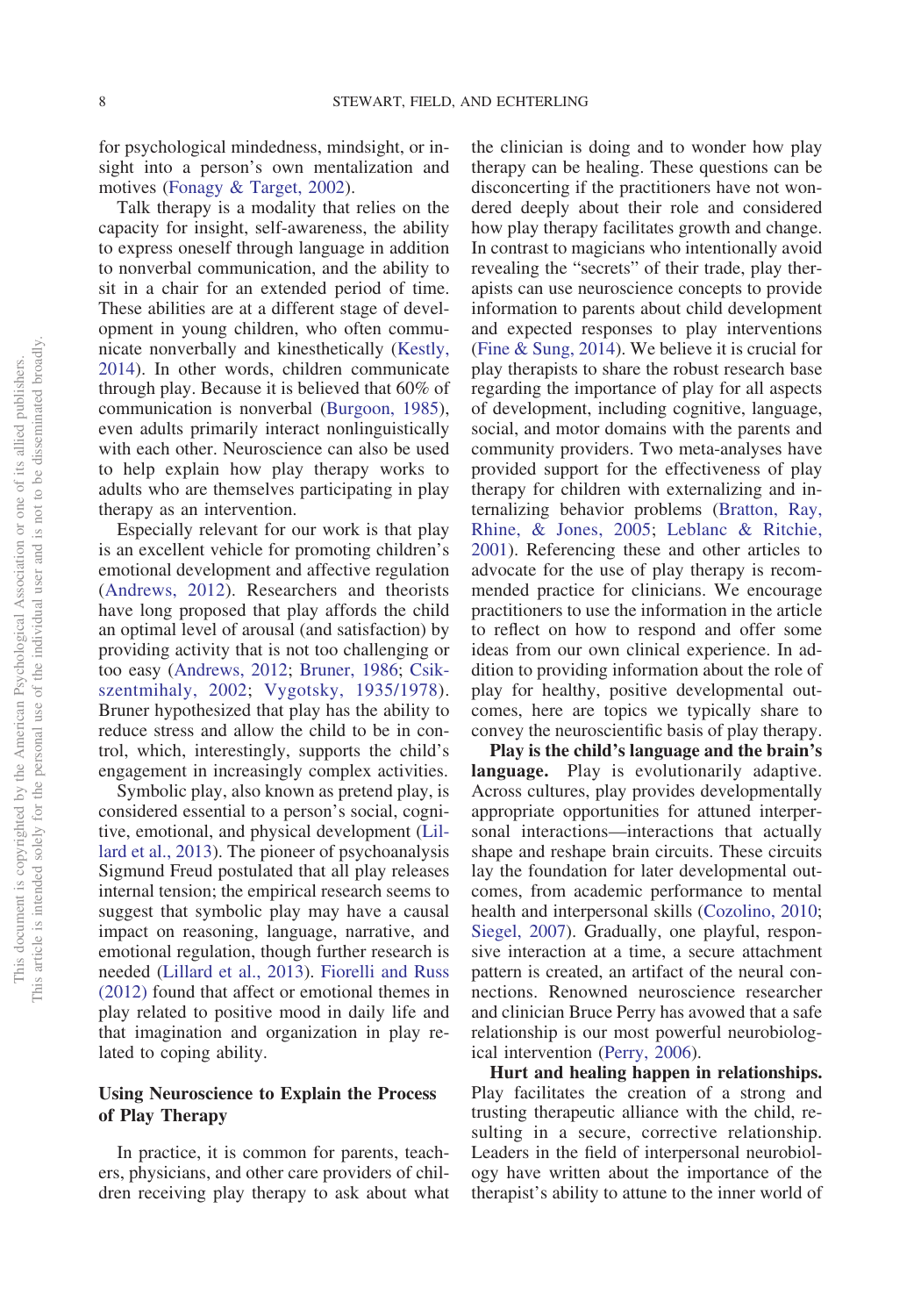the client [\(Schore, 2012;](#page-10-3) [Siegel, 2010\)](#page-10-5). Empathic attunement is reflected in interpersonal child-directed play when the therapist contingently and sensitively responds to the child's play by offering supportive comments, expressing interest verbally and nonverbally, conveying warmth, and setting limits when needed. When the therapist tracks the nonverbal behavior, verbal behavior, and feeling state of the client, they demonstrate resonance which increases oxytocin and supports social bonding [\(Badenoch, 2011\)](#page-9-27).

**Play regulates emotions.** Researchers have compelling evidence about the disruptive impact of emotionally overwhelming events on the functioning of our brain and body. Chronic stress and trauma can result in a brain trained to exist in a state of hyperarousal. In such a state, children cannot concentrate and become easily frustrated, more impulsive, and moody. Their sleeping and eating patterns may become irregular. In the context of play-based interventions, the child benefits from the therapist's healthy emotional regulation through mirroring, helping to calm the child's overactive nervous system. When the therapist models a calming presence, mirror neurons connect the two intersubjective experiences of therapist and client, granting the client greater capacity for self-regulation in a similar way to how a baby's heart rhythm adapts to the rhythm of the attachment figure when held [\(Badenoch, 2008\)](#page-9-28). The therapist's rate of breathing may even synchronize with the child's at those times. With repeated exposure to such self-regulation and acceptance of emotion, children can use the safety of the therapeutic relationship to approach rather than avoid difficult emotional states, revisit hurtful experiences, and develop more adaptive coping responses [\(Perry, 2006;](#page-9-26) [Siegel, 2010\)](#page-10-5). However, it is crucial that therapists conduct a thorough developmental trauma assessment to design targeted interventions that can address symptoms deriving from different brain regions [\(Gaskill,](#page-9-29) [2010\)](#page-9-29).

## **Clinical Vignette of Neuroscience Principles in Play Therapy**

The following clinical vignette is provided to illustrate how to use neuroscience-informed play therapy techniques and provide neuroscience-informed psychoeducation to parents when working with families of children receiving play therapy.

Michael is a 6-year old African American boy in kindergarten. His parents state that they brought him to therapy at the suggestion of the school counselor. $\frac{1}{1}$  Since returning from winter break, Michael has had difficulty following directions, sitting still, and maintaining appropriate boundaries with his fellow students. Most notably, he has had episodes of sobbing and shutting down when he makes errors in his work. After obtaining a release of information for the school from the parents, Michael's classroom teacher validates this information and adds that she is concerned Michael may be displaying hyperactive behavior. Later scores on a screening inventory for hyperactivity are nonconclusive; though the classroom teacher rated Michael within the clinical range, neither parent rated Michael's hyperactivity as clinically significant at home. Michael's parents divorced several years ago, and Michael alternates weeks with his parents. Transitions between households are reportedly the most difficult day of the week for Michael. It is mentioned in passing that Michael has been playing with a dollhouse at school that he found in the classroom.

After both parents give consent, play therapy is initiated with Michael. The playroom is equipped with real-life toys (e.g., doll families, dollhouse, vehicles, phones), aggressive toys (e.g., soldiers, aggressive animal puppets, handcuffs), and creative expression materials (e.g., crayons, paint, paper, clay, sand). During the initial session, Michael engages briefly in exploratory play and then concentrates his attention on the dollhouse. It is interesting to note that this dollhouse is one with detachable rooms, allowing the child to create several different configurations. Michael constructs a single dwelling, selects furnishings for the room, and invites the therapist to join him in cooperative play. He plays out everyday routines, with no disruptive events, using two African American family figures. By the third session, Michael begins constructing more complex, creative, and somewhat fragile houses, prone to collapsing abruptly. A notable theme emerges

<sup>&</sup>lt;sup>1</sup> Identifying information was modified to preserve client confidentiality.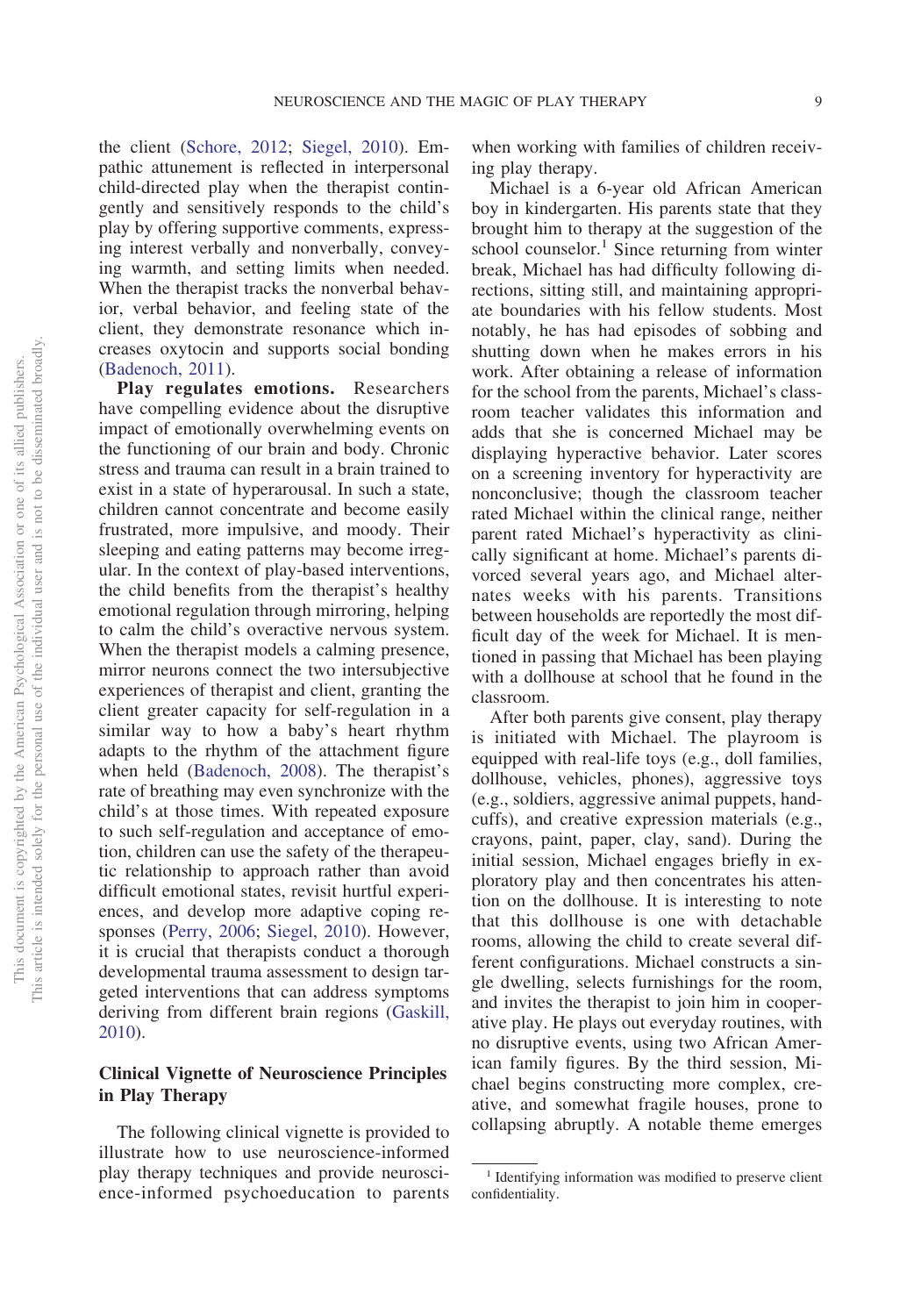in his play, of setting up stations around the room where the action of the play occurs. When Michael transitions from one station to another, he displays agitated behavior such as trying to throw objects and smash toys. Initially, Michael has difficulty regulating his emotions and inhibiting his actions as the therapist used the ACT model [\(Landreth, 2012\)](#page-9-12) to maintain the psychological safety of the playroom. However, after two sessions he expresses his agitation in ways that conform to the set limits. $<sup>2</sup>$  Midway through</sup> the therapy, the therapist's office is abruptly moved to another room in the building. Not surprisingly, Michael's first session in the new office is marked by agitated behavior and significant struggle to follow the rules of the playroom.

After approximately 10 sessions, the parents and teacher both report that Michael's behavior at school and at home has drastically improved. Michael is focusing better, and able to cope when he makes mistakes in his schoolwork. He looks forward to his therapy sessions each week and has established a trusting relationship with his therapist. At one point in therapy, Michael draws his therapist a portrait, writing that the therapist is "special." At the therapist's suggestion, the parents move to biweekly transitions between households to reduce the frequency of transitions. This appears to be well received by Michael.

To prepare for filial therapy, one parent at a time joins the play therapy session at Michael's assent, to see how to support Michael's play in his home environment. They initially try to limit Michael's play, for example, by reorganizing the house structure so that it does not collapse. However, they are open to learning an alternative way to interact. The therapist explains that play therapy may seem like a strange activity to a parent because the child is allowed to lead the play and has limited rules for play behavior compared with those of the home environment. At one point, a parent becomes worried about a theme in Michael's play, which seems to indicate that Michael is taking responsibility for events that are outside of his control (i.e., parental divorce). In response, the therapist reviews [Piaget's \(1954\)](#page-10-6) observations that young children engage in magico-phenomenalistic causality, believing that their own desires and actions, through some mysterious and powerful process, are the primary causes of events in their lives. In response to this psychoeducation, the parents are active participants in the therapy, successfully cooperating and learning the principles of child-centered play therapy and corresponding facilitative techniques [\(Landreth &](#page-9-30) [Bratton, 2006\)](#page-9-30). Gradually, the parents become more attuned at following Michael's lead, verbally tracking his behavior, and allowing his structures to smash and collapse on the ground.

During the course of play therapy, both parents inquire about how and why play therapy appears to be successful with Michael, exclaiming: "It's having such a magical effect on him." The therapist provides the following explanation: As with all children, Michael's ability to use executive functioning (associated with frontal lobes) to consistently direct his behavior and help modulate his emotions is not fully developed. He is more likely to communicate through play, body movement, and nonverbal expression than through spoken language. When he first came to therapy, Michael was struggling with adjusting to transitions, most notably his return to school after winter break. He also struggled on the day when he transitioned between parents during the week. Through play, Michael has expressed his difficulties with transitions while the therapist has demonstrated nonjudgmental acceptance of this experience through empathically verbally tracking Michael's play behavior and setting therapeutic limits. A strong bond has developed between Michael and his therapist, who has helped Michael with self-regulation when transitions occur in his play through being a soothing presence. Through mirror neurons, Michael has attuned to the therapist's internal calm during transitional moments. As a result, Michael has displayed less difficulty with transitions at both school and home. Play therapy provides Michael with the environment to work through his issues using the tools and skills that come most naturally to him: nonverbal communication and creative self-expression. Both parents were thankful for this explanation, which made logical sense to them.

As Michael's treatment begins to reach a close, the therapist explains to the parents that

<sup>2</sup> ACT stands for Acknowledge the feeling, Communicate the limit, and Target an acceptable action [\(Landreth,](#page-9-12) [2012\)](#page-9-12).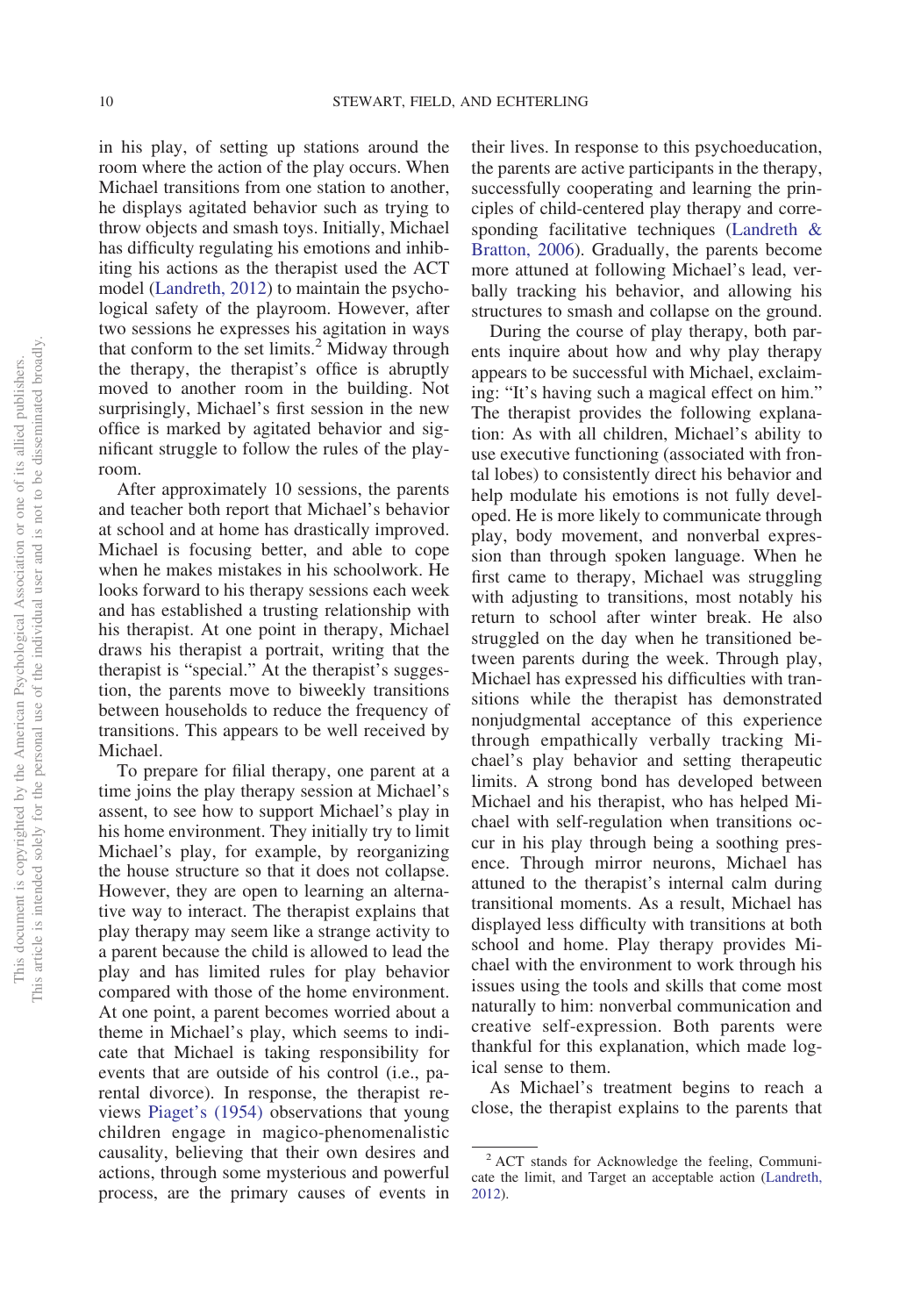future transitions will be a challenge for Michael, and they can help Michael prepare for future transitions by discussing them and even playing them out ahead of time. As expected, Michael's 18th and final session is a struggle for Michael, even though the therapist provided a countdown calendar for 3 consecutive weeks, illustrating that therapy would be ending. Agitated at various times during the session, Michael has difficulty remaining on task, transitioning frequently from station to station. He rebuffs the therapist's suggestion of a closing activity (create a book of drawings Michael had made throughout the therapy experience). At the end of the session, Michael seems hesitant to say goodbye to the therapist and paces the room. Yet even in the storm of his emotional turmoil, Michael manages to ask the therapist, "Why can't I keep coming?" The therapist reflects in an age-appropriate and understanding tone that Michael wants to continue coming to therapy and finds change to be stressful and difficult. The therapist adds that even when Michael is upset, he has learned to communicate with the therapist about his wants and needs. To the therapist, his teacher, and his parents, this means that Michael is better able to cope with change at school and home, and hence it is time to take a break. After learning that he is welcome back anytime, Michael seems to accept this explanation. After giving the therapist a high-five, Michael leaves the session with his parent.

The therapist asks both parents to attend one more final session without Michael present, to review their son's progress and explain what occurred in the previous session. The therapist explains that tolerating significant transitions will take time and practice for Michael, as the brain needs repeated exposure to smooth and low-stress transitions before implicit memories can be formed which will assist Michael to approach transitions with less fear and anguish. Through repetition, positive coping behavior can become overlearned, automatic, and ingrained as new neural pathways are developed. The therapist uses the example of how learning to ride a bike, drive a car, or play a musical instrument requires repetitive practice before fluency and mastery develop. Consistent with their learning in filial therapy, the therapist reviews with the parents how reflective listening can be used to validate their son's internal state

when he is stressed through verbal tracking of his nonverbal behavior and verbal reflecting of content, feeling, and meaning. This grants Michael the opportunity to rely on his parents to support his regulation as he develops his ability to express his emotions appropriately. Over time this will result in Michael self-regulating his emotions more successfully when faced with transitions and change. An excellent opportunity to practice appropriate emotional expression and self-regulation during transitions is Michael's transition between households every 2 weeks. Both parents engage in role-playing how to empathically respond to their child's verbal and nonverbal behavior during transition days by verbally tracking the therapist's simulation of Michael's nonverbal behavior and verbal speech. In addition, they create a routine for the transition and illustrate a description of the steps with family and home photos. The therapist also suggests that the impending summer break from school and return to school in the fall are also both excellent practice opportunities for Michael. By the conclusion of the session, both parents report a greater understanding of their son's behavior during the final session, and feel prepared to face future challenges with transitions.

#### **Conclusion**

The professional code of magicians prohibits performers from revealing how they create the illusions that trick audiences. Play therapists, on the other hand, are committed to authenticity and transparency with their clients. Not only does the recent research in neuroscience support the efficacy of play therapy, the findings also offer a rationale for explaining the "magic" of its power to parents and allied professionals. In contrast to magicians, play therapists do not portray themselves as possessing hidden or special powers. We do not have a "bag of tricks." Rather, the neuroscience evidence suggests that it is more appropriate to explain that play therapists have a "tool kit" of practices for promoting lasting and meaningful change.

#### **References**

<span id="page-8-0"></span>Andrews, M. (2012). *Exploring play for early childhood studies*. Beverly Hills, CA: Learning Matters/ Sage.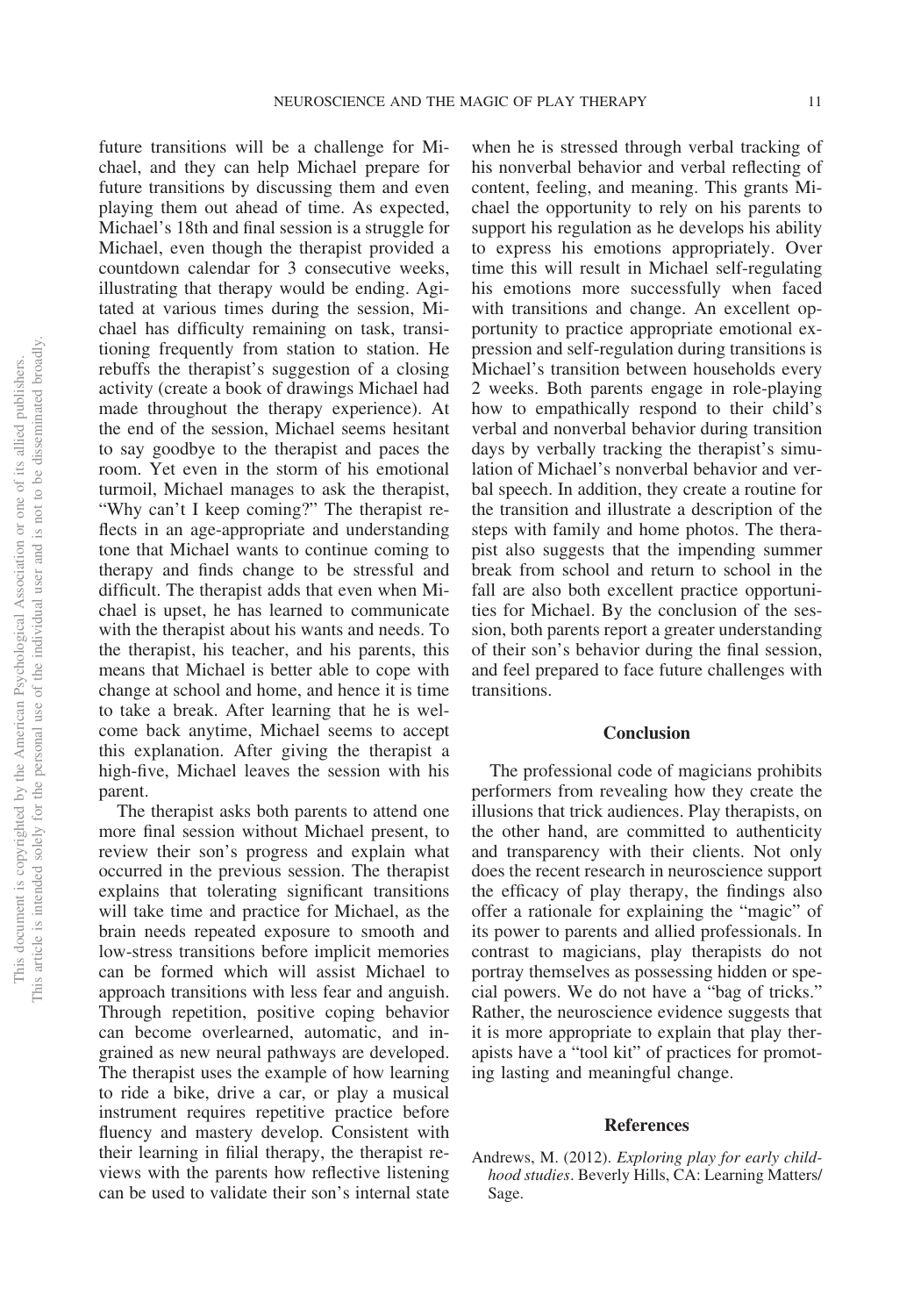- <span id="page-9-28"></span>Badenoch, B. (2008). *Being a brain-wise therapist: A practical guide to interpersonal neurobiology*. New York, NY: Norton.
- <span id="page-9-27"></span>Badenoch, B. (2011). *The brain-savvy therapist's workbook*. New York, NY: Norton.
- <span id="page-9-5"></span>Bartz, J. A., Zaki, J., Bolger, N., & Ochsner, K. N. (2011). Social effects of oxytocin in humans: Context and person matter. *Trends in Cognitive Sciences, 15,* 301–309.
- <span id="page-9-24"></span>Bratton, S. C., Ray, D., Rhine, T., & Jones, L. (2005). The efficacy of play therapy with children: A meta-analytic review of treatment outcomes. *Professional Psychology, Research and Practice, 36,* 376 –390. [http://dx.doi.org/10.1037/0735-7028.36](http://dx.doi.org/10.1037/0735-7028.36.4.376) [.4.376](http://dx.doi.org/10.1037/0735-7028.36.4.376)
- <span id="page-9-19"></span>Bruner, J. (1986). *Actual minds, possible worlds*. Cambridge, MA: Harvard University Press.
- <span id="page-9-18"></span>Burgoon, J. K. (1985). Nonverbal signals. In M. L. Knapp & C. R. Miller (Eds.), *Handbook of interpersonal communication* (pp. 344 –390). Beverly Hills, CA: Sage.
- <span id="page-9-2"></span>Buschman, T. J., & Miller, E. K. (2007). Top-down versus bottom-up control of attention in the prefrontal and posterior parietal cortices. *Science, 315,* 1860 –1862. [http://dx.doi.org/10.1126/science](http://dx.doi.org/10.1126/science.1138071) [.1138071](http://dx.doi.org/10.1126/science.1138071)
- <span id="page-9-3"></span>Connor, C. E., Egeth, H. E., & Yantis, S. (2004). Visual attention: Bottom-up versus top-down. *Current Biology, 14,* R850 –R852. [http://dx.doi](http://dx.doi.org/10.1016/j.cub.2004.09.041) [.org/10.1016/j.cub.2004.09.041](http://dx.doi.org/10.1016/j.cub.2004.09.041)
- <span id="page-9-8"></span>Cozolino, L. (2010). *The neuroscience of psychotherapy: Healing the social brain* (2nd ed.). New York, NY: Norton.
- <span id="page-9-20"></span>Csikszentmihaly, M. (2002). *Flow: The psychology of happiness*. London, England: Random House.
- <span id="page-9-11"></span>Erickson, M. H., Rossi, E. L., & Rossi, S. I. (1976). *Hypnotic realities*. New York, NY: Wiley.
- <span id="page-9-6"></span>Feldman, R. (2012). Oxytocin and social affiliation in humans. *Hormones and Behavior*, 61, 380-391. <http://dx.doi.org/10.1016/j.yhbeh.2012.01.008>
- <span id="page-9-15"></span>Field, T. A., Beeson, E. T., & Jones, L. K. (2015). The new ABCs: Cognitive-behavior therapy from a neuroscience perspective. *Journal of Mental Health Counseling*. Advance online publication. <http://dx.doi.org/10.17744/1040-2861-37.3.206>
- <span id="page-9-23"></span>Fine, J. G., & Sung, C. (2014). Neuroscience of child and adolescent health development. *Journal of Counseling Psychology, 61,* 521–527. [http://dx.doi](http://dx.doi.org/10.1037/cou0000033) [.org/10.1037/cou0000033](http://dx.doi.org/10.1037/cou0000033)
- <span id="page-9-22"></span>Fiorelli, J. A., & Russ Sandra, W. (2012). Pretend play, coping, and subjective well-being in children. *American Journal of Play, 5,* 81–103.
- <span id="page-9-16"></span>Fonagy, P., & Target, M. (2002). *Affect regulation, mentalization and the development of the self*. New York, NY: Other Press.
- <span id="page-9-29"></span>Gaskill, R. (2010). Neurobiology of play therapy. *Play Therapy, 5(4), 18-21.*
- <span id="page-9-14"></span>Goodman, G., Reed, P., & Athey-Lloyd, L. (2015). Mentalization and play therapy processes between two therapists and a child with asperger's disorder. *International Journal of Play Therapy, 24,* 13–29. <http://dx.doi.org/10.1037/a0038660>
- <span id="page-9-7"></span>Iacoboni, M. (2012). The human mirror neuron system and its role in imitation and empathy. In F. B. de Waal & P. F. Ferrari (Eds.), *The primate mind: Built to connect with other minds* (pp. 32–47). Cambridge, MA: Harvard University Press. [http://](http://dx.doi.org/10.4159/harvard.9780674062917.c3) [dx.doi.org/10.4159/harvard.9780674062917.c3](http://dx.doi.org/10.4159/harvard.9780674062917.c3)
- <span id="page-9-13"></span>James, B. (1996). *Treating traumatized children*. New York, NY: Simon & Schuster.
- <span id="page-9-17"></span>Kestly, T. A. (2014). *The interpersonal neurobiology of play: Brain-building interventions for emotional well-being*. New York, NY: Norton.
- <span id="page-9-9"></span>Lambert, M. J., & Barley, D. E. (2001). Research summary on the therapeutic relationship and psychotherapy outcome. *Psychotherapy: Theory, Research, Practice, and Training, 38,* 357–361. <http://dx.doi.org/10.1037/0033-3204.38.4.357>
- <span id="page-9-12"></span>Landreth, G. (2012). *Play therapy: The art of the relationship* (3rd ed.). New York, NY: Routledge.
- <span id="page-9-30"></span>Landreth, G., & Bratton, S. (2006). *Child parent relationship therapy (CPRT): A 10-session filial therapy model*. New York, NY: Routledge.
- <span id="page-9-25"></span>Leblanc, M., & Ritchie, M. (2001). A meta-analysis of play therapy outcomes. *Counselling Psychology Quarterly, 14,* 149 –163. [http://dx.doi.org/10.1080/](http://dx.doi.org/10.1080/09515070110059142) [09515070110059142](http://dx.doi.org/10.1080/09515070110059142)
- <span id="page-9-4"></span>Levin, D. T. (2012). Concepts about agency constrain beliefs about visual experience. *Consciousness and Cognition, 21,* 875– 888. [http://dx.doi.org/10](http://dx.doi.org/10.1016/j.concog.2012.02.011) [.1016/j.concog.2012.02.011](http://dx.doi.org/10.1016/j.concog.2012.02.011)
- <span id="page-9-21"></span>Lillard, A. S., Lerner, M. D., Hopkins, E. J., Dore, R. A., Smith, E. D., & Palmquist, C. M. (2013). The impact of pretend play on children's development: A review of the evidence. *Psychological Bulletin, 139,* 1–34. [http://dx.doi.org/10.1037/](http://dx.doi.org/10.1037/a0029321) [a0029321](http://dx.doi.org/10.1037/a0029321)
- <span id="page-9-10"></span>Lux, M. (2010). The magic of encounter: The personcentered approach and the neurosciences. *Person Centered & Experiential Psychotherapies, 9,* 274 – 289. [http://dx.doi.org/10.1080/14779757.2010](http://dx.doi.org/10.1080/14779757.2010.9689072) [.9689072](http://dx.doi.org/10.1080/14779757.2010.9689072)
- <span id="page-9-1"></span>Macknik, S. L., King, M., Randi, J., Robbins, A., Teller Thompson, J., & Martinez-Conde, S. (2008). Attention and awareness in stage magic: Turning tricks into research. *National Review, 9,* 871– 879. <http://dx.doi.org/10.1038/nrn2473>
- <span id="page-9-0"></span>Macknik, S. L., & Martinez-Conde, S. (2010). *Sleights of mind: What the neuroscience of magic reveals about our everyday deceptions*. New York, NY: Picador.
- <span id="page-9-26"></span>Perry, B. D. (2006). Applying principles of neurodevelopment to clinical work with maltreated and traumatized children: The neurosequential model